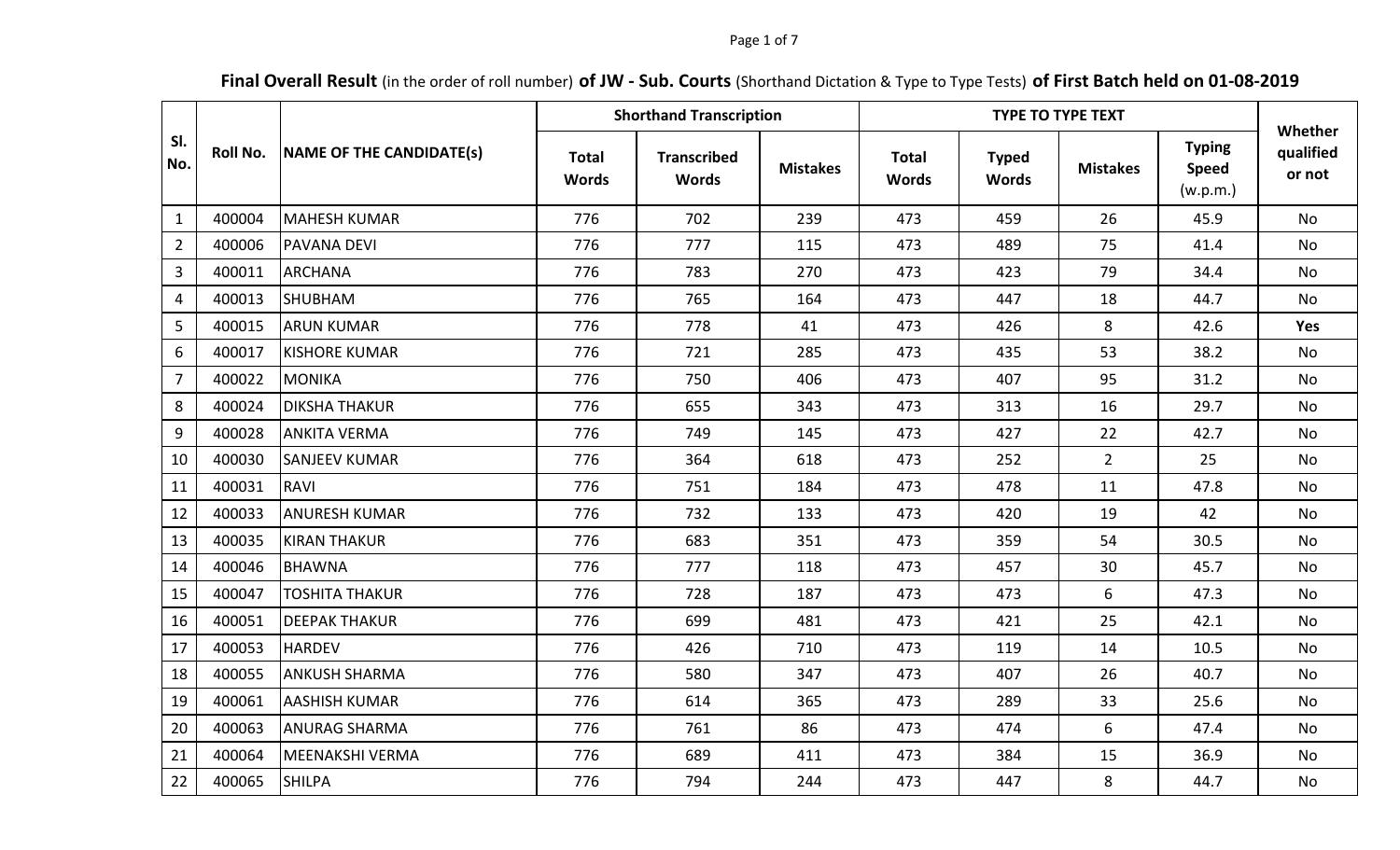## Page 2 of 7

|            |                 | NAME OF THE CANDIDATE(s)    | <b>Shorthand Transcription</b> |                                    |                 |                              | Whether                      |                 |                                           |                     |
|------------|-----------------|-----------------------------|--------------------------------|------------------------------------|-----------------|------------------------------|------------------------------|-----------------|-------------------------------------------|---------------------|
| SI.<br>No. | <b>Roll No.</b> |                             | <b>Total</b><br><b>Words</b>   | <b>Transcribed</b><br><b>Words</b> | <b>Mistakes</b> | <b>Total</b><br><b>Words</b> | <b>Typed</b><br><b>Words</b> | <b>Mistakes</b> | <b>Typing</b><br><b>Speed</b><br>(w.p.m.) | qualified<br>or not |
| 23         | 400071          | <b>PROMILA DEVI</b>         | 776                            | 596                                | 482             | 473                          | 369                          | 22              | 34.7                                      | <b>No</b>           |
| 24         | 400072          | <b>NEHA SHARMA</b>          | 776                            | 751                                | 181             | 473                          | 428                          | 28              | 42.8                                      | <b>No</b>           |
| 25         | 400074          | <b>MANU RADHA</b>           | 776                            | 461                                | 491             | 473                          | 378                          | 28              | 35                                        | No                  |
| 26         | 400077          | <b>SUMIT KUMAR</b>          | 776                            | 412                                | 579             | 473                          | 329                          | 113             | 21.6                                      | No                  |
| 27         | 400079          | <b>STUTI TANWAR</b>         | 776                            | 771                                | 146             | 473                          | 463                          | 6               | 46.3                                      | No                  |
| 28         | 400081          | <b>RITIKA</b>               | 776                            | 687                                | 349             | 473                          | 467                          | 45              | 42.2                                      | No                  |
| 29         | 400084          | <b>SANJAY SINGH PARIHAR</b> | 776                            | 767                                | 222             | 473                          | 459                          | 61              | 39.8                                      | No                  |
| 30         | 400089          | <b>AKSHAY KUMAR</b>         | 776                            | 497                                | 467             | 473                          | 437                          | 6               | 43.7                                      | No                  |
| 31         | 400091          | <b>MANISHA THAKUR</b>       | 776                            | 781                                | 183             | 473                          | 460                          | 28              | 46                                        | No                  |
| 32         | 400092          | NITIBHA SINGH               | 776                            | 769                                | 215             | 473                          | 431                          | 31              | 43.1                                      | <b>No</b>           |
| 33         | 400093          | <b>PREETI THAKUR</b>        | 776                            | 756                                | 203             | 473                          | 404                          | 37              | 40.4                                      | No                  |
| 34         | 400094          | <b>AVINASH GULERIA</b>      | 776                            | 746                                | 211             | 473                          | 409                          | 16              | 40.9                                      | <b>No</b>           |
| 35         | 400095          | <b>SUNITA THAKUR</b>        | 776                            | 571                                | 530             | 473                          | 428                          | 121             | 30.7                                      | No                  |
| 36         | 400096          | PUSHPLATA                   | 776                            | 763                                | 266             | 473                          | 414                          | 56              | 35.8                                      | No                  |
| 37         | 400101          | <b>ABHISHEK</b>             | 776                            | 760                                | 172             | 473                          | 473                          | 16              | 47.3                                      | No                  |
| 38         | 400102          | <b>PANKAJ SHARMA</b>        | 776                            | 630                                | 367             | 473                          | 401                          | 42              | 35.9                                      | <b>No</b>           |
| 39         | 400103          | <b>KUMAR ANURAG</b>         | 776                            | 737                                | 413             | 473                          | 478                          | 67              | 41.1                                      | No                  |
| 40         | 400105          | <b>SHUBHAM KUMAR</b>        | 776                            | 728                                | 257             | 473                          | 457                          | 17              | 45.7                                      | No                  |
| 41         | 400106          | <b>DEEPAK TYAGI</b>         | 776                            | 748                                | 223             | 473                          | 458                          | 95              | 36.3                                      | <b>No</b>           |
| 42         | 400111          | <b>RISHABH KUMAR</b>        | 776                            | 543                                | 690             | 473                          | 206                          | 27              | 17.9                                      | No                  |
| 43         | 400114          | <b>PALLAVI THAKUR</b>       | 776                            | 765                                | 86              | 473                          | 409                          | 21              | 40.9                                      | No                  |
| 44         | 400116          | <b>RASHMI DEVI</b>          | 776                            | 651                                | 341             | 473                          | 401                          | 40              | 40.1                                      | No                  |
| 45         | 400118          | <b>POONAM SHARMA</b>        | 776                            | 733                                | 332             | 473                          | 381                          | 25              | 35.6                                      | No                  |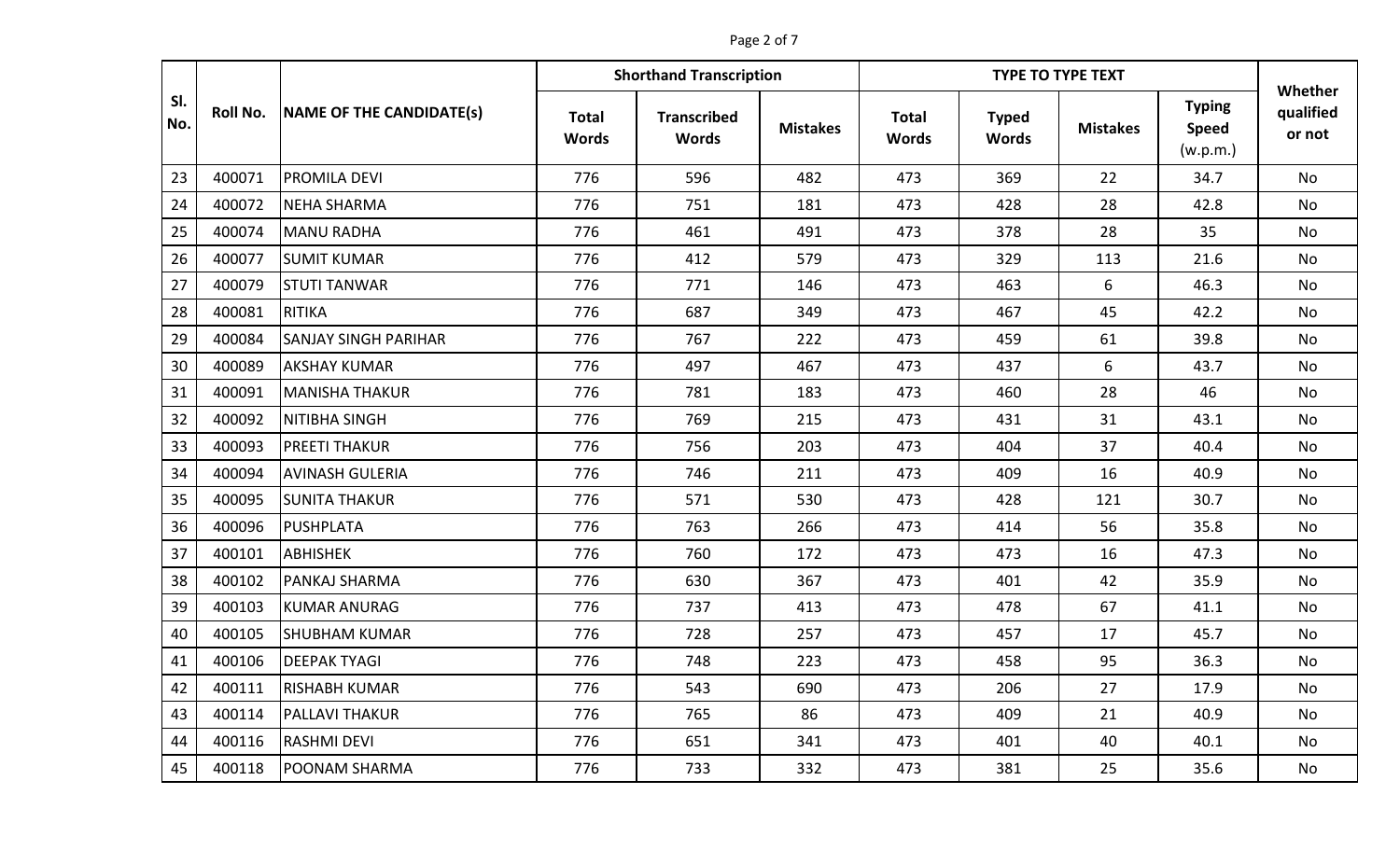## Page 3 of 7

|            |                 | NAME OF THE CANDIDATE(s)   |                              | <b>Shorthand Transcription</b>     |                 |                              | Whether                      |                 |                                           |                     |
|------------|-----------------|----------------------------|------------------------------|------------------------------------|-----------------|------------------------------|------------------------------|-----------------|-------------------------------------------|---------------------|
| SI.<br>No. | <b>Roll No.</b> |                            | <b>Total</b><br><b>Words</b> | <b>Transcribed</b><br><b>Words</b> | <b>Mistakes</b> | <b>Total</b><br><b>Words</b> | <b>Typed</b><br><b>Words</b> | <b>Mistakes</b> | <b>Typing</b><br><b>Speed</b><br>(w.p.m.) | qualified<br>or not |
| 46         | 400119          | <b>AMANDEEP KAUR</b>       | 776                          | 773                                | 114             | 473                          | 441                          | 30              | 44.1                                      | <b>No</b>           |
| 47         | 400120          | NEEKITA                    | 776                          | 711                                | 296             | 473                          | 310                          | 11              | 29.9                                      | No                  |
| 48         | 400121          | MADHU                      | 776                          | 789                                | 181             | 473                          | 323                          | 5               | 31.8                                      | No                  |
| 49         | 400122          | <b>DEEPIKA THAKUR</b>      | 776                          | 765                                | 145             | 473                          | 473                          | 4               | 47.3                                      | No                  |
| 50         | 400124          | <b>DIKSHA KASHYAP</b>      | 776                          | 783                                | 208             | 473                          | 461                          | 55              | 40.6                                      | No                  |
| 51         | 400125          | <b>AMIT KUMAR SACHDEVA</b> | 776                          | 704                                | 272             | 473                          | 431                          | 26              | 43.1                                      | No                  |
| 52         | 400127          | <b>RAJVIR SINGH</b>        | 776                          | 753                                | 208             | 473                          | 473                          | 13              | 47.3                                      | No                  |
| 53         | 400134          | <b>ROHIT JARORA</b>        | 776                          | $\mathbf 0$                        | $\mathbf 0$     | 473                          | 394                          | 19              | 37.5                                      | No                  |
| 54         | 400135          | <b>ABHISHEK KUMAR</b>      | 776                          | 756                                | 130             | 473                          | 430                          | 35              | 43                                        | No                  |
| 55         | 400138          | <b>ZAKA ULLAH KHAN</b>     | 776                          | 769                                | 147             | 473                          | 359                          | 8               | 35.1                                      | No                  |
| 56         | 400146          | MANISHA                    | 776                          | 595                                | 452             | 473                          | 340                          | 54              | 28.6                                      | No                  |
| 57         | 400147          | <b>RAMA KASHYAP</b>        | 776                          | 471                                | 589             | 473                          | 250                          | 24              | 22.6                                      | No                  |
| 58         | 400148          | <b>SANJEEV KUMAR</b>       | 776                          | 519                                | 503             | 473                          | 333                          | 32              | 30.1                                      | No                  |
| 59         | 400149          | <b>REENA SHARMA</b>        | 776                          | 721                                | 347             | 473                          | 347                          | 41              | 30.6                                      | No                  |
| 60         | 400150          | <b>MAMTA</b>               | 776                          | 490                                | 692             | 473                          | 313                          | 87              | 22.6                                      | No                  |
| 61         | 400154          | MANJEET SINGH              | 776                          | 671                                | 305             | 473                          | 468                          | 13              | 46.8                                      | <b>No</b>           |
| 62         | 400156          | POONAM                     | 776                          | 707                                | 355             | 473                          | 407                          | 42              | 36.5                                      | No                  |
| 63         | 400159          | <b>ROHIT THAKUR</b>        | 776                          | 56                                 | 760             | 473                          | 201                          | 50              | 15.1                                      | No                  |
| 64         | 400160          | NIKITA AERY                | 776                          | 653                                | 275             | 473                          | 398                          | 13              | 38.5                                      | No                  |
| 65         | 400161          | <b>SHASHI KUMAR</b>        | 776                          | 855                                | 507             | 473                          | 378                          | 85              | 29.3                                      | No                  |
| 66         | 400164          | MAMTA CHAUHAN              | 776                          | 721                                | 330             | 473                          | 372                          | 12              | 36                                        | No                  |
| 67         | 400166          | <b>SWATI CHAUHAN</b>       | 776                          | 612                                | 351             | 473                          | 376                          | 42              | 33.4                                      | No                  |
| 68         | 400168          | <b>RAMAN KUMAR</b>         | 776                          | 768                                | 185             | 473                          | 496                          | 131             | 36.5                                      | No                  |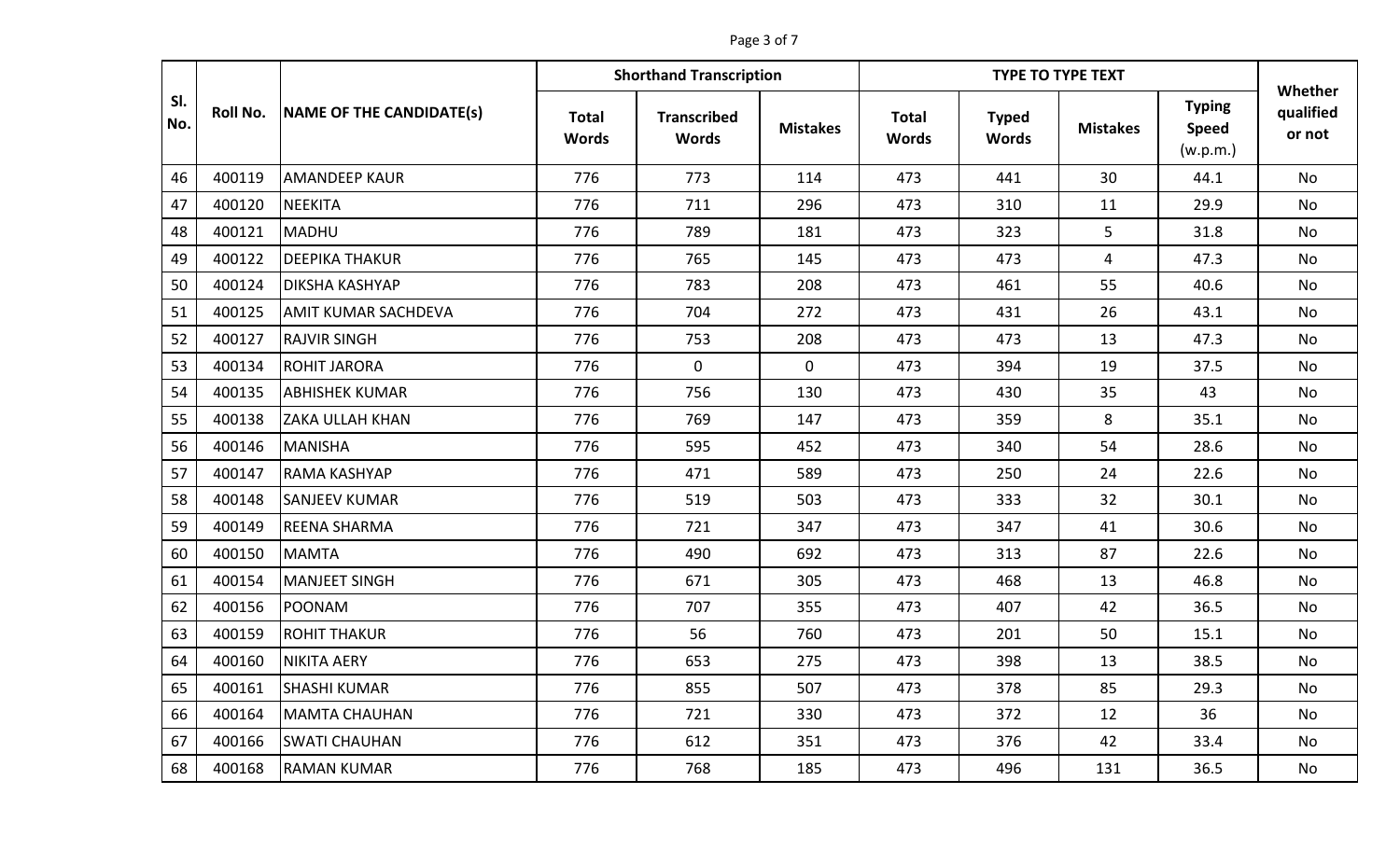## Page 4 of 7

|            |                 | NAME OF THE CANDIDATE(s) | <b>Shorthand Transcription</b> |                                    |                 |                              | Whether                      |                 |                                           |                     |
|------------|-----------------|--------------------------|--------------------------------|------------------------------------|-----------------|------------------------------|------------------------------|-----------------|-------------------------------------------|---------------------|
| SI.<br>No. | <b>Roll No.</b> |                          | <b>Total</b><br><b>Words</b>   | <b>Transcribed</b><br><b>Words</b> | <b>Mistakes</b> | <b>Total</b><br><b>Words</b> | <b>Typed</b><br><b>Words</b> | <b>Mistakes</b> | <b>Typing</b><br><b>Speed</b><br>(w.p.m.) | qualified<br>or not |
| 69         | 400171          | <b>MEENAKSHI</b>         | 776                            | 712                                | 310             | 473                          | 277                          | 19              | 25.8                                      | <b>No</b>           |
| 70         | 400172          | <b>ANUP CHAND</b>        | 776                            | 699                                | 560             | 473                          | 415                          | 237             | 17.8                                      | No                  |
| 71         | 400174          | <b>SANDEEP KUMAR</b>     | 776                            | 771                                | 122             | 473                          | 411                          | 30              | 41.1                                      | No                  |
| 72         | 400176          | KUMARI DIKSHA            | 776                            | 714                                | 303             | 473                          | 408                          | 22              | 40.8                                      | <b>No</b>           |
| 73         | 400177          | <b>JYOTI</b>             | 776                            | 660                                | 461             | 473                          | 412                          | 52              | 36                                        | No                  |
| 74         | 400178          | RANJANA VERMA            | 776                            | 289                                | 567             | 473                          | 290                          | 10              | 28                                        | No                  |
| 75         | 400182          | <b>ABHISHEK SHARMA</b>   | 776                            | 683                                | 373             | 473                          | 436                          | 20              | 43.6                                      | No                  |
| 76         | 400184          | <b>JYOTI</b>             | 776                            | 571                                | 457             | 473                          | 294                          | 25              | 26.9                                      | No                  |
| 77         | 400185          | <b>AVINASH SHARMA</b>    | 776                            | 764                                | 160             | 473                          | 387                          | 10              | 37.7                                      | No                  |
| 78         | 400186          | <b>SUPRIYA SHARMA</b>    | 776                            | 766                                | 154             | 473                          | 455                          | 46              | 40.9                                      | No                  |
| 79         | 400187          | <b>DIKSHA VERMA</b>      | 776                            | 782                                | 209             | 473                          | 443                          | 111             | 33.2                                      | No                  |
| 80         | 400188          | <b>SACHIN RANA</b>       | 776                            | 771                                | 47              | 473                          | 460                          | 12              | 46                                        | Yes                 |
| 81         | 400190          | <b>BHURA RAM</b>         | 776                            | 592                                | 331             | 473                          | 444                          | 15              | 44.4                                      | No                  |
| 82         | 400202          | KUMARI LAXMI DEVI        | 776                            | 596                                | 693             | 473                          | 342                          | 165             | 17.7                                      | No                  |
| 83         | 400207          | <b>NISHA BALA</b>        | 776                            | 573                                | 486             | 473                          | 411                          | 71              | 34                                        | No                  |
| 84         | 400208          | <b>ANKIT CHAUHAN</b>     | 776                            | 773                                | 108             | 473                          | 473                          | 6               | 47.3                                      | No                  |
| 85         | 400209          | <b>SOMYA</b>             | 776                            | 762                                | 97              | 473                          | 441                          | 6               | 44.1                                      | No                  |
| 86         | 400212          | <b>ARJUN</b>             | 776                            | 591                                | 335             | 473                          | 450                          | 18              | 45                                        | No                  |
| 87         | 400213          | <b>SUNNY DEOL</b>        | 776                            | 283                                | 734             | 473                          | 81                           | 13              | 6.8                                       | No                  |
| 88         | 400214          | <b>BHAWNA SHARMA</b>     | 776                            | 748                                | 314             | 473                          | 361                          | 17              | 34.4                                      | No                  |
| 89         | 400215          | <b>DEEPAK KUMAR</b>      | 776                            | 746                                | 126             | 473                          | 398                          | 81              | 31.7                                      | No                  |
| 90         | 400216          | <b>PREETI THAKUR</b>     | 776                            | 751                                | 230             | 473                          | 416                          | 61              | 35.5                                      | No                  |
| 91         | 400217          | <b>LATA THAKUR</b>       | 776                            | 747                                | 192             | 473                          | 411                          | 24              | 41.1                                      | No                  |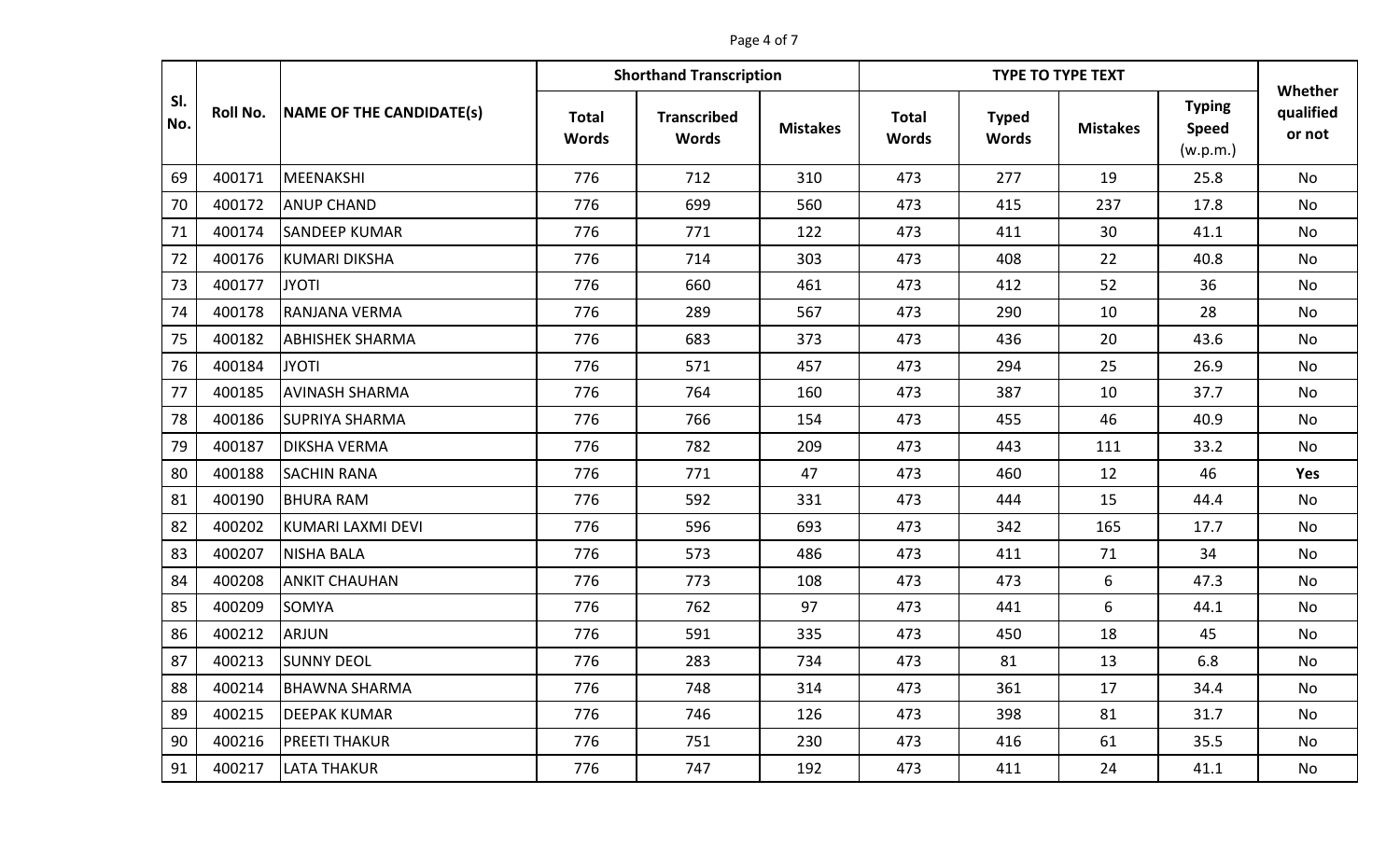## Page 5 of 7

|            |                 | NAME OF THE CANDIDATE(s) | <b>Shorthand Transcription</b> |                                    |                 |                              | Whether                      |                 |                                           |                     |
|------------|-----------------|--------------------------|--------------------------------|------------------------------------|-----------------|------------------------------|------------------------------|-----------------|-------------------------------------------|---------------------|
| SI.<br>No. | <b>Roll No.</b> |                          | <b>Total</b><br><b>Words</b>   | <b>Transcribed</b><br><b>Words</b> | <b>Mistakes</b> | <b>Total</b><br><b>Words</b> | <b>Typed</b><br><b>Words</b> | <b>Mistakes</b> | <b>Typing</b><br><b>Speed</b><br>(w.p.m.) | qualified<br>or not |
| 92         | 400218          | <b>JYOTI BHARDWAJ</b>    | 776                            | 773                                | 203             | 473                          | 403                          | 28              | 40.3                                      | <b>No</b>           |
| 93         | 400219          | <b>MANDEEP KAUR</b>      | 776                            | 775                                | 147             | 473                          | 427                          | 10              | 42.7                                      | No                  |
| 94         | 400220          | <b>RAKHI</b>             | 776                            | 770                                | 93              | 473                          | 412                          | 17              | 41.2                                      | <b>No</b>           |
| 95         | 400221          | <b>RAJNI BALA</b>        | 776                            | 710                                | 258             | 473                          | 340                          | 9               | 33.1                                      | No                  |
| 96         | 400223          | <b>BHARTI PAL</b>        | 776                            | 485                                | 543             | 473                          | 354                          | 17              | 33.7                                      | No                  |
| 97         | 400226          | <b>RAVI KUMAR</b>        | 776                            | 771                                | 309             | 473                          | 448                          | 21              | 44.8                                      | No                  |
| 98         | 400228          | <b>VIPUL KAUSHIK</b>     | 776                            | 587                                | 430             | 473                          | 378                          | 25              | 35.3                                      | No                  |
| 99         | 400229          | JYOTI KANWAR             | 776                            | 403                                | 667             | 473                          | 266                          | 39              | 22.7                                      | No                  |
| 100        | 400231          | <b>SANDEEP SHARMA</b>    | 776                            | 217                                | 747             | 473                          | 168                          | 26              | 14.2                                      | No                  |
| 101        | 400232          | <b>PRIYA SHIVANI</b>     | 776                            | 594                                | 394             | 473                          | 333                          | 5               | 32.8                                      | No                  |
| 102        | 400233          | <b>BALJEET KAUR</b>      | 776                            | 707                                | 246             | 473                          | 435                          | 18              | 43.5                                      | No                  |
| 103        | 400235          | <b>CHANCHAL SHARMA</b>   | 776                            | 744                                | 290             | 473                          | 395                          | 96              | 29.9                                      | No                  |
| 104        | 400238          | <b>BHAWNA</b>            | 776                            | 567                                | 466             | 473                          | 395                          | 144             | 25.1                                      | No                  |
| 105        | 400239          | <b>ASHA DEVI</b>         | 776                            | 347                                | 655             | 473                          | 252                          | 58              | 19.4                                      | <b>No</b>           |
| 106        | 400240          | <b>NEHA DEVI</b>         | 776                            | 741                                | 352             | 473                          | 480                          | 82              | 39.8                                      | No                  |
| 107        | 400241          | HIMANSHU SHARMA          | 776                            | 754                                | 142             | 473                          | 418                          | 15              | 41.8                                      | No                  |
| 108        | 400242          | <b>VISHAL</b>            | 776                            | 755                                | 132             | 473                          | 448                          | $\overline{7}$  | 44.8                                      | No                  |
| 109        | 400243          | <b>KUSHAM LATA</b>       | 776                            | 762                                | 148             | 473                          | 457                          | 30              | 45.7                                      | No                  |
| 110        | 400245          | <b>MAMTA</b>             | 776                            | 768                                | 257             | 473                          | 447                          | 19              | 44.7                                      | No                  |
| 111        | 400247          | <b>NEHA</b>              | 776                            | 743                                | 445             | 473                          | 389                          | 58              | 33.1                                      | No                  |
| 112        | 400249          | <b>RITU RANI</b>         | 776                            | 780                                | 59              | 473                          | 459                          | 9               | 45.9                                      | Yes                 |
| 113        | 400250          | <b>KAVITA</b>            | 776                            | 613                                | 386             | 473                          | 448                          | 11              | 44.8                                      | No                  |
| 114        | 400251          | <b>MOHAN SINGH</b>       | 776                            | 524                                | 421             | 473                          | 373                          | $\overline{7}$  | 36.6                                      | No                  |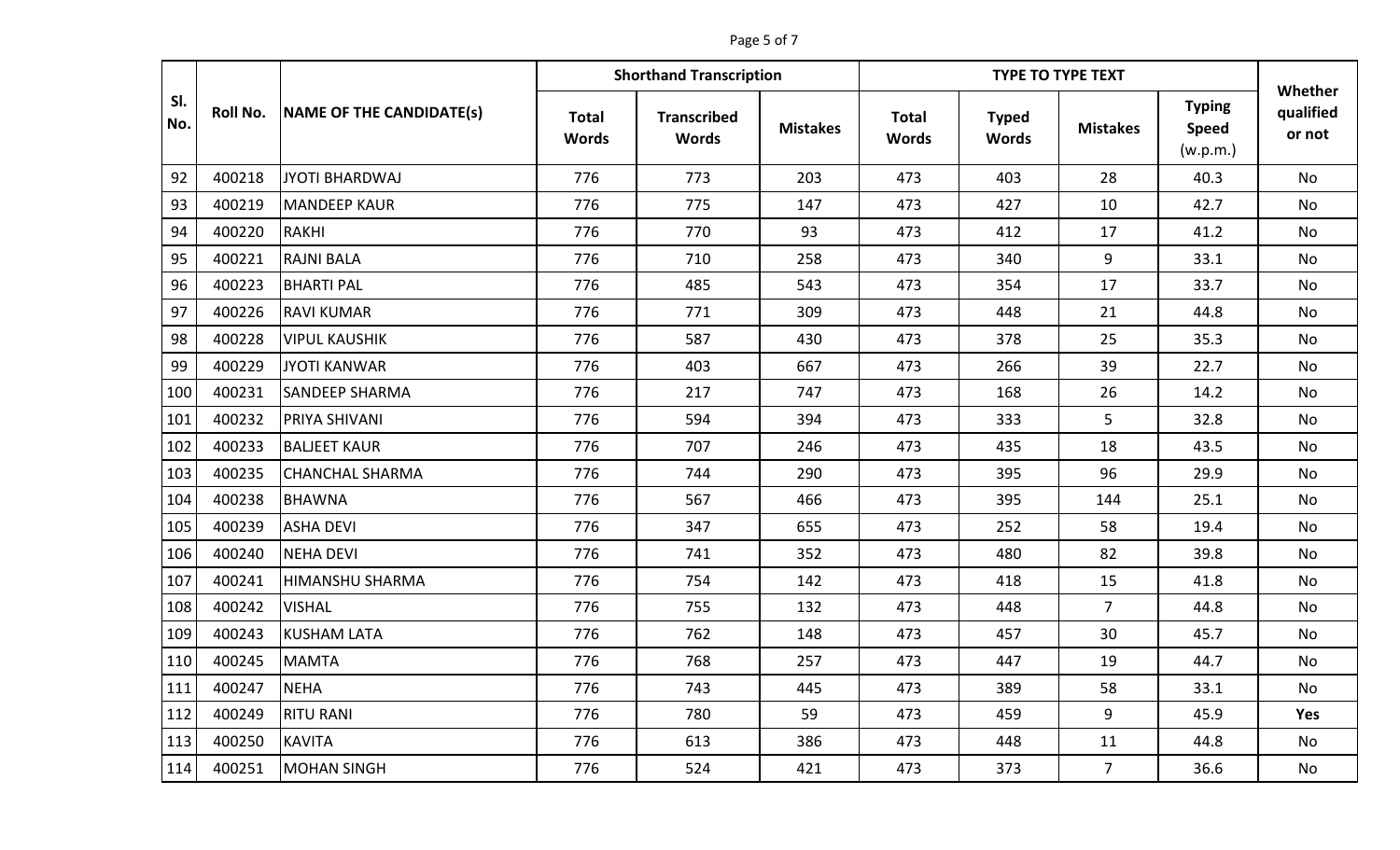## Page 6 of 7

|            |                 | NAME OF THE CANDIDATE(s)   |                              | <b>Shorthand Transcription</b>     |                 |                              | Whether                      |                 |                                           |                     |
|------------|-----------------|----------------------------|------------------------------|------------------------------------|-----------------|------------------------------|------------------------------|-----------------|-------------------------------------------|---------------------|
| SI.<br>No. | <b>Roll No.</b> |                            | <b>Total</b><br><b>Words</b> | <b>Transcribed</b><br><b>Words</b> | <b>Mistakes</b> | <b>Total</b><br><b>Words</b> | <b>Typed</b><br><b>Words</b> | <b>Mistakes</b> | <b>Typing</b><br><b>Speed</b><br>(w.p.m.) | qualified<br>or not |
| 115        | 400253          | <b>ANURADHA</b>            | 776                          | 772                                | 147             | 473                          | 472                          | $\overline{4}$  | 47.2                                      | <b>No</b>           |
| 116        | 400257          | <b>JYOTI</b>               | 776                          | 338                                | 656             | 473                          | 177                          | 16              | 16.1                                      | No                  |
| 117        | 400260          | <b>SHALNI</b>              | 776                          | 437                                | 680             | 473                          | 360                          | 48              | 31.2                                      | No                  |
| 118        | 400264          | <b>MONIKA THAKUR</b>       | 776                          | 670                                | 385             | 473                          | 394                          | 15              | 37.9                                      | No                  |
| 119        | 400266          | <b>KANCHAN THAKUR</b>      | 776                          | 778                                | 251             | 473                          | 420                          | 87              | 33.3                                      | No                  |
| 120        | 400268          | <b>SANJAY</b>              | 776                          | 750                                | 144             | 473                          | 474                          | 14              | 47.4                                      | No                  |
| 121        | 400271          | LAVEENA                    | 776                          | 699                                | 274             | 473                          | 453                          | 13              | 45.3                                      | No                  |
| 122        | 400273          | POONAM VERMA               | 776                          | 682                                | 326             | 473                          | 334                          | 25              | 30.9                                      | No                  |
| 123        | 400278          | TONIKA SHARMA              | 776                          | 756                                | 262             | 473                          | 470                          | 24              | 47                                        | No                  |
| 124        | 400280          | MANISHA DEVI               | 776                          | 602                                | 678             | 473                          | 270                          | 39              | 23.1                                      | No                  |
| 125        | 400281          | <b>JAI PRAKASH</b>         | 776                          | 762                                | 248             | 473                          | 444                          | 55              | 38.9                                      | No                  |
| 126        | 400282          | PRIYANKA                   | 776                          | 469                                | 587             | 473                          | 365                          | 46              | 31.9                                      | No                  |
| 127        | 400286          | <b>SUNIL KUMAR</b>         | 776                          | 755                                | 168             | 473                          | 468                          | 16              | 46.8                                      | No                  |
| 128        | 400289          | <b>DINESH CHANDRA</b>      | 776                          | 683                                | 227             | 473                          | 473                          | $\overline{4}$  | 47.3                                      | No                  |
| 129        | 400291          | <b>ASHISH KUMAR</b>        | 776                          | 705                                | 357             | 473                          | 348                          | 9               | 33.9                                      | No                  |
| 130        | 400295          | <b>RAVINA THAKUR</b>       | 776                          | 528                                | 640             | 473                          | 390                          | 38              | 35.2                                      | <b>No</b>           |
| 131        | 400296          | <b>MANOJ KUMAR</b>         | 776                          | 749                                | 181             | 473                          | 454                          | 11              | 45.4                                      | No                  |
| 132        | 400302          | <b>SWEETY JAIN</b>         | 776                          | 767                                | 128             | 473                          | 444                          | 16              | 44.4                                      | No                  |
| 133        | 400304          | <b>VIVEK SINGH RATHORE</b> | 776                          | 688                                | 240             | 473                          | 394                          | 14              | 38                                        | No                  |
| 134        | 400305          | POOJA THAKUR               | 776                          | 625                                | 404             | 473                          | 393                          | 59              | 33.4                                      | No                  |
| 135        | 400311          | <b>SAROJ KUMARI</b>        | 776                          | 543                                | 537             | 473                          | 288                          | 46              | 24.2                                      | No                  |
| 136        | 400313          | <b>PREM LATA</b>           | 776                          | 369                                | 749             | 473                          | 248                          | 68              | 18                                        | No                  |
| 137        | 400315          | <b>KAMLESH KUMAR</b>       | 776                          | 747                                | 170             | 473                          | 359                          | 53              | 30.6                                      | No                  |